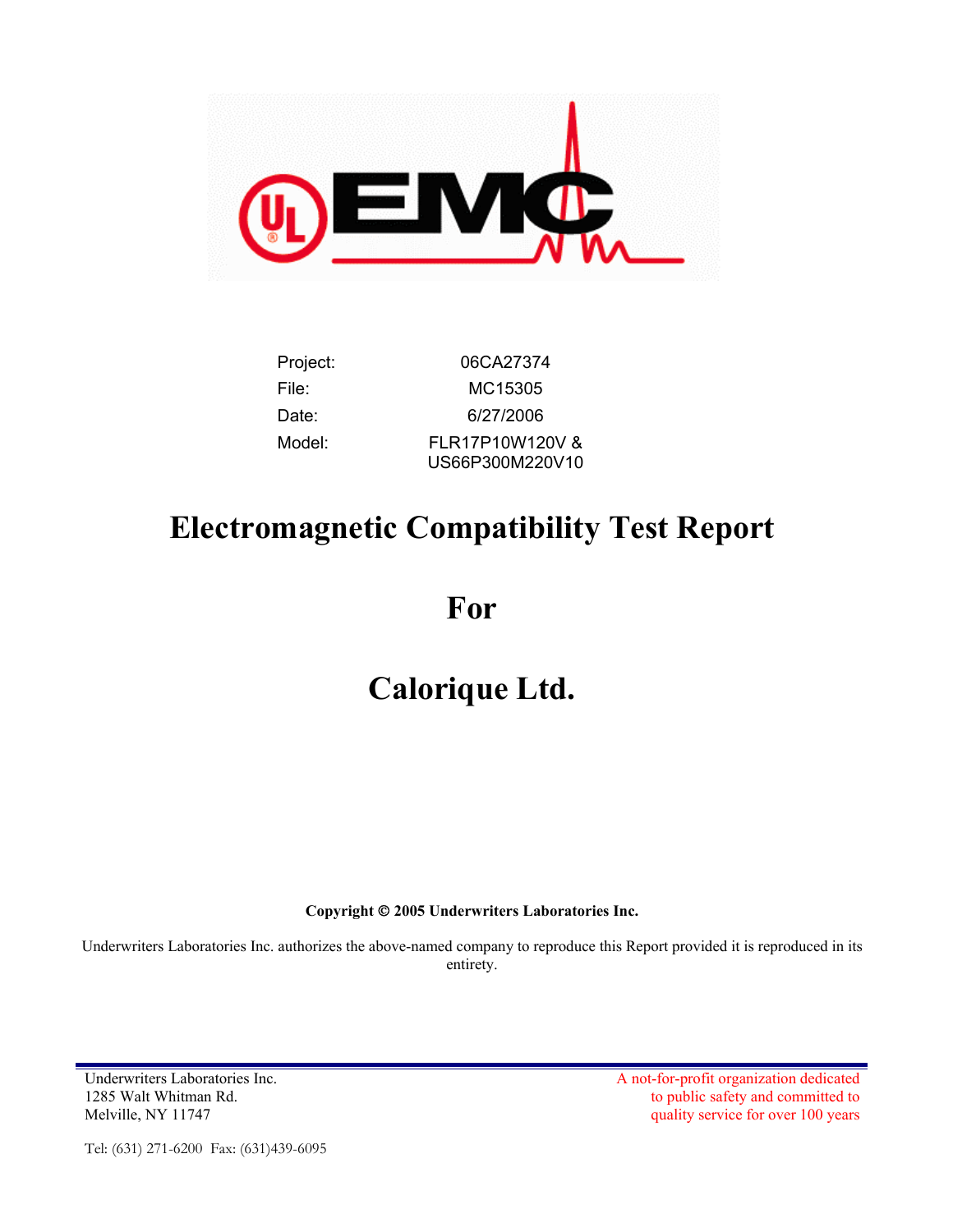#### File Number: 06CA27374 Issued: 6/27/2006 Project Number: MC15305 Model Number: FLR17P10W120V & US66P300M220V10

### **Test Report Details**

| Tests Performed By:                            | <b>Underwriters Laboratories Inc.</b><br>1285 Walt Whitman Rd.<br>Melville, NY 11747 |
|------------------------------------------------|--------------------------------------------------------------------------------------|
| Tests Performed For:                           | Calorique Ltd.<br>2380 Cranberry Highway<br>West Wareham, MA 02576                   |
| <b>Applicant Contact:</b><br>Phone:<br>E-mail: | Mr. James O'Dowd<br>508-291-4224<br>j.odowd@calorique.com                            |
| Test Report Date:                              | 6/27/2006                                                                            |
| Product Type:                                  | <b>In-Floor Warming System</b>                                                       |
| Model Number:                                  | FLR17P10W120V & US66P300M220V10                                                      |
| Sample Serial Number:                          | Prototype                                                                            |
| Sample Tag Number:                             | 0793625                                                                              |
| Sample Receive Date:                           | 5/25/2006                                                                            |
| EUT Category:                                  | <b>Appliance</b>                                                                     |
| <b>Testing Start Date:</b>                     | 6/16/2006                                                                            |
| Date Testing Complete:                         | 6/16/2006                                                                            |

Underwriters Laboratories Inc. reports apply only to the specific samples tested under stated test conditions. All samples tested were in good operating condition throughout the entire test program. It is the manufacturer's responsibility to assure that additional production units of this model are manufactured with identical electrical and mechanical components. Underwriters Laboratories Inc. shall have no liability for any deductions, inferences or generalizations drawn by the client or others from Underwriters Laboratories Inc. issued reports. This report shall not be used to claim, constitute or imply product certification, approval, or endorsement by NVLAP, A2LA, or any agency of the US government.

This report may contain test results that are not covered by the NVLAP or A2LA accreditation. The scope of accreditation is limited to the specific tests that are listed on the NVLAP and/or A2LA certificates provided at the end of this report.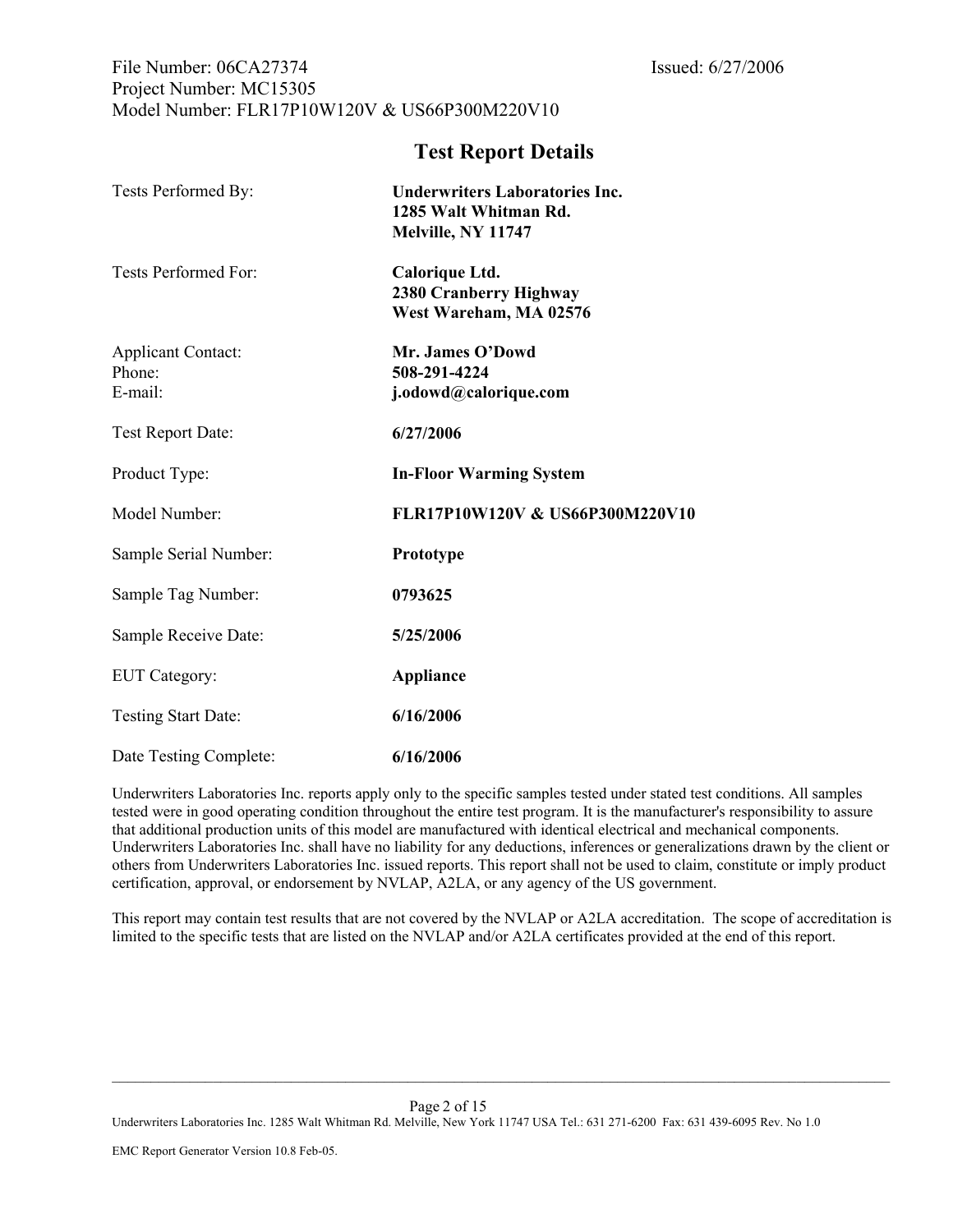# **Report Directory**

| 1.0                   |                |  |
|-----------------------|----------------|--|
| 1.1<br>1.1.1<br>1.1.3 | 1.1.2          |  |
|                       | 1.1.4          |  |
| 1.2                   |                |  |
| 1.3                   |                |  |
| 1.4                   |                |  |
| 1.5                   |                |  |
| 1.6                   |                |  |
| 1.7                   |                |  |
| 2.0                   |                |  |
| 3.0                   |                |  |
| 4.0                   |                |  |
| 5.0                   | 5.1.1<br>5.1.2 |  |
| 52                    |                |  |
|                       |                |  |
|                       |                |  |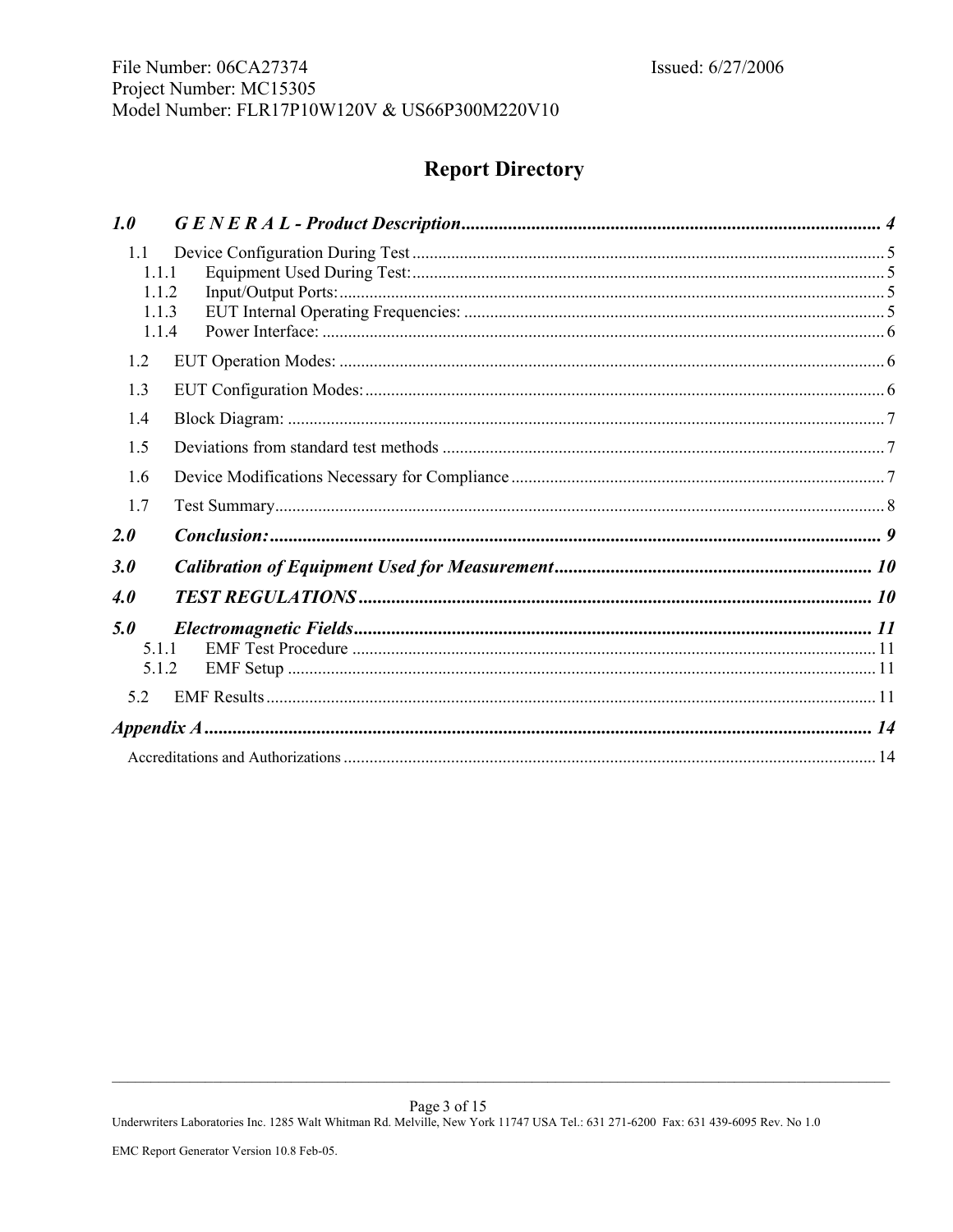# <span id="page-3-0"></span>**Report Revision History**

| <b>Revision Date</b> | Description | $\mathbf{B}$ v<br><b>Revised</b> | <b>Revision Reviewed By</b> |
|----------------------|-------------|----------------------------------|-----------------------------|
| 6/27/2006            | `riginal    | $- -$                            | $- -$                       |

# <span id="page-3-1"></span>**1.0 G E N E R A L - Product Description**

Calorique's floor warming system provides even, comfortable warmth that permeates a room. With floor warming, not only are surfaces warmed and people made comfortable, but the floor is warmed to just the right amount for it to be the most pleasant to walk upon.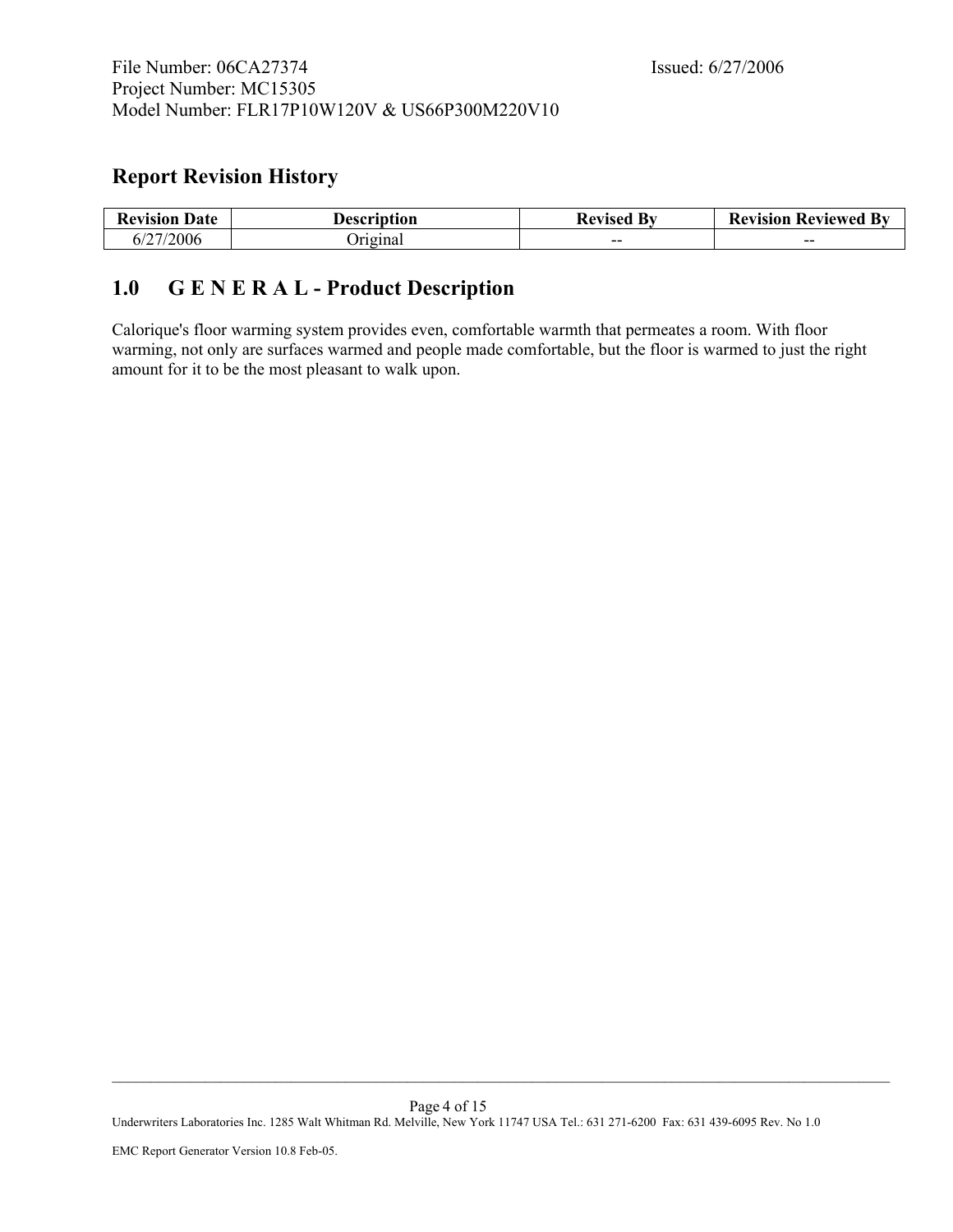# <span id="page-4-0"></span>**1.1 Device Configuration During Test**

### **1.1.1 Equipment Used During Test:**

| $Use^*$    | <b>Product Type</b> | <b>Manufacturer</b> | Model           | Comments |
|------------|---------------------|---------------------|-----------------|----------|
| <b>EUT</b> | Floor Warmers       | Calorique           | FLR17P10W120V   | None     |
| EUT        | Floor Warmer        | Calorique           | US66P300M220V10 | None     |

\* Use = EUT - Equipment Under Test, ACC - Accessory (Not Subjected to Test), or SIM - Simulator (Not Subjected to Test)

# **1.1.2 Input/Output Ports:**

| Port<br># | Name      | $Type*$ | Cable<br>$\left  \text{Max.} > 3m \right $ Shielded | Cable | Comments |
|-----------|-----------|---------|-----------------------------------------------------|-------|----------|
|           | Enclosure | N/E     | $\overline{\phantom{0}}$                            | ٠     | None     |
|           | Mains     | AC      | No                                                  | No    | None     |

\*AC = AC Power Port  $DC = DC$  Power Port  $N/E = Non-Electrical$ I/O = Signal Input or Output Port (Not Involved in Process Control)

PMC = Process Measurement and Control Port

# **1.1.3 EUT Internal Operating Frequencies:**

None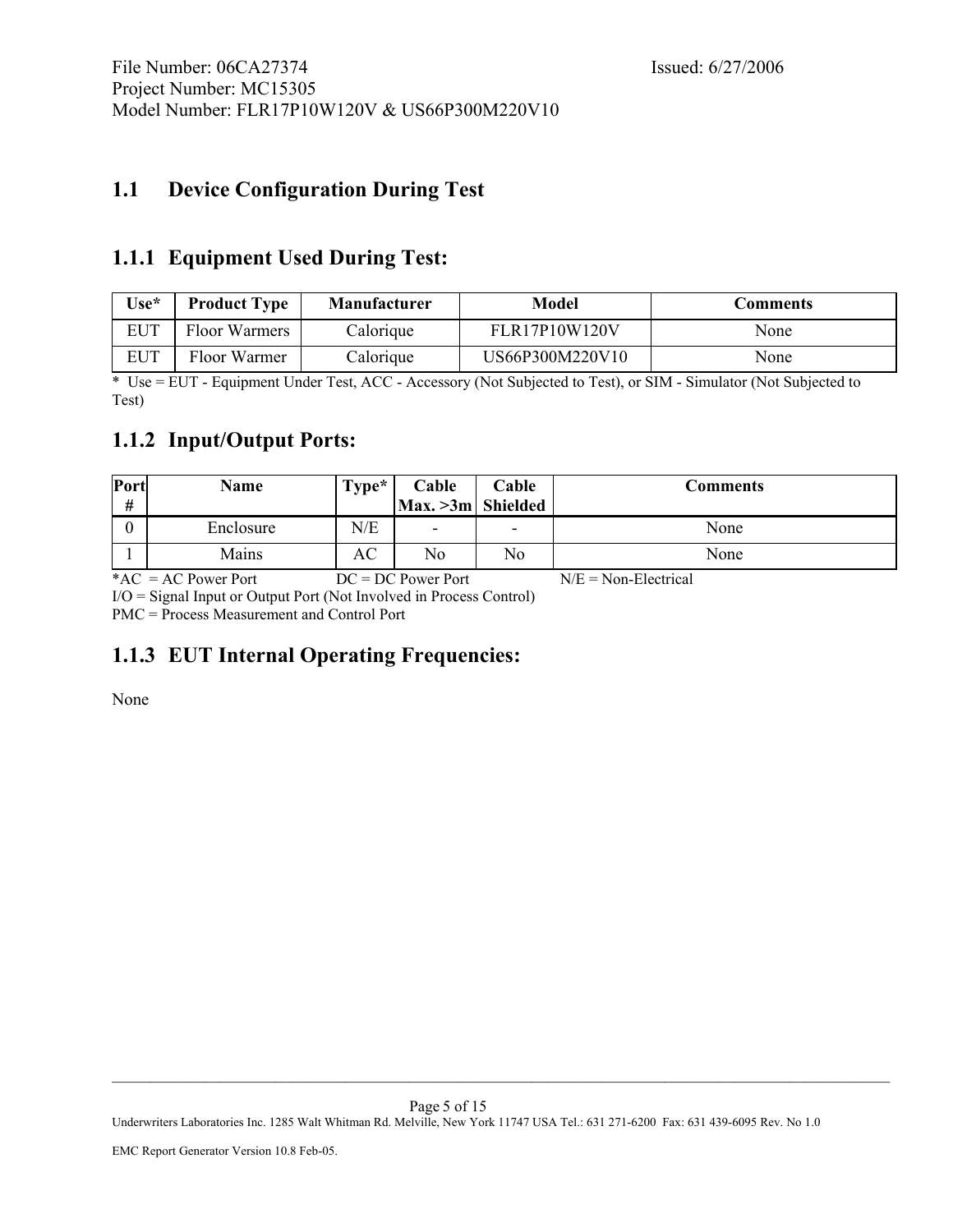# <span id="page-5-0"></span>**1.1.4 Power Interface:**

| Mode | Voltage | Current<br>A) | Power<br>W               | Frequency<br>$(DC/AC-Hz)$ | <b>Phases</b><br>(# ) | Comments             |
|------|---------|---------------|--------------------------|---------------------------|-----------------------|----------------------|
|      | 20      | -             | $\overline{\phantom{0}}$ | AC-60Hz                   |                       | <b>FLR17P10W120V</b> |
|      | 230     | -             | $\overline{\phantom{0}}$ | AC-50Hz                   |                       | US66P30M220V10       |

## **1.2 EUT Operation Modes:**

| Mode # | <b>Description</b>                            |
|--------|-----------------------------------------------|
|        | EUT performing warming function, as intended. |
|        |                                               |

# **1.3 EUT Configuration Modes:**

| Mode # | <b>Description</b>                                                                |
|--------|-----------------------------------------------------------------------------------|
|        | EUT connected to respective AC power source and spread out on insulating surface. |
|        |                                                                                   |

"The results contained in this report reflect the results for this particular model and serial number. It is the responsibility of the manufacturer to ensure that all production models meet the intent of the requirements detailed within this report"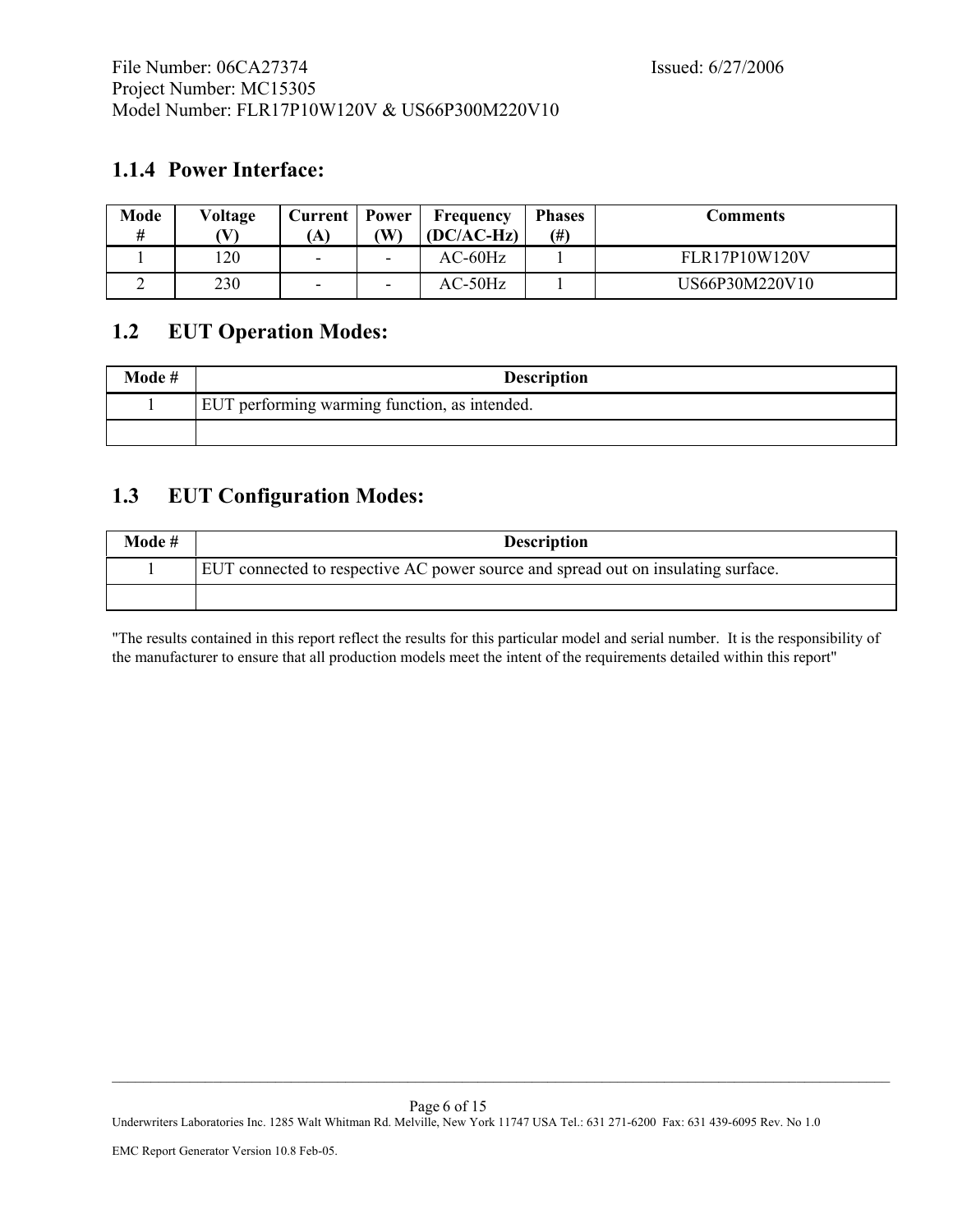## <span id="page-6-0"></span>**1.4 Block Diagram:**

The diagram below illustrates the configuration of the equipment above.



## **1.5 Deviations from standard test methods**

Not Applicable

# **1.6 Device Modifications Necessary for Compliance**

Not Applicable.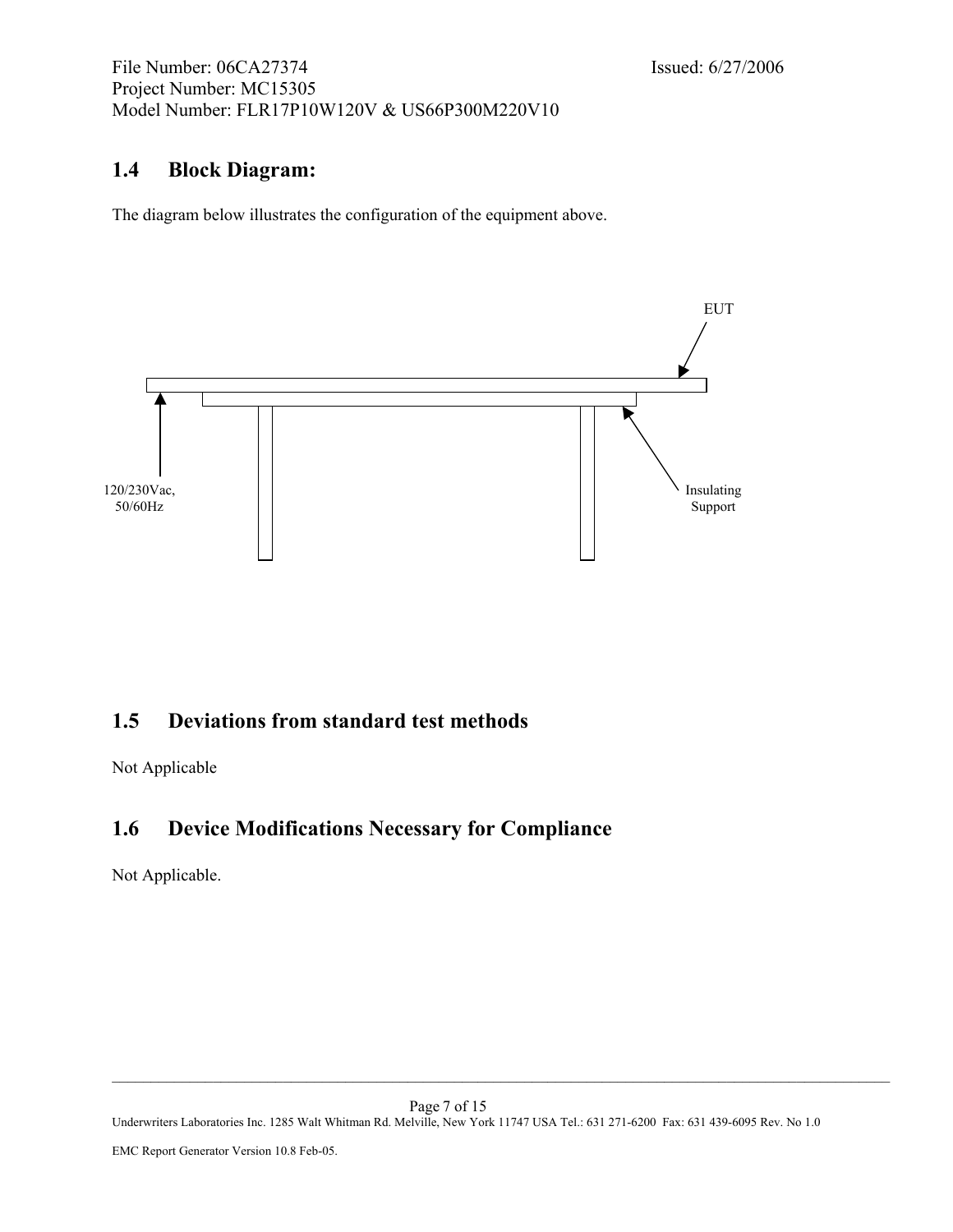# <span id="page-7-0"></span>**1.7 Test Summary**

| Test Name                             | Comply | Does Not | <b>See</b> |
|---------------------------------------|--------|----------|------------|
| <b>Test Requirement/Specification</b> |        | Comply   | Remark     |
|                                       |        |          |            |
| Electromagnetic Fields                |        | $\sim$   |            |
| EN50366: 2003                         |        |          |            |

#### **Remarks:**

Ĭ.

- 1) No Modifications required for compliance.
- 2) Modifications required to comply as described in Section 1.6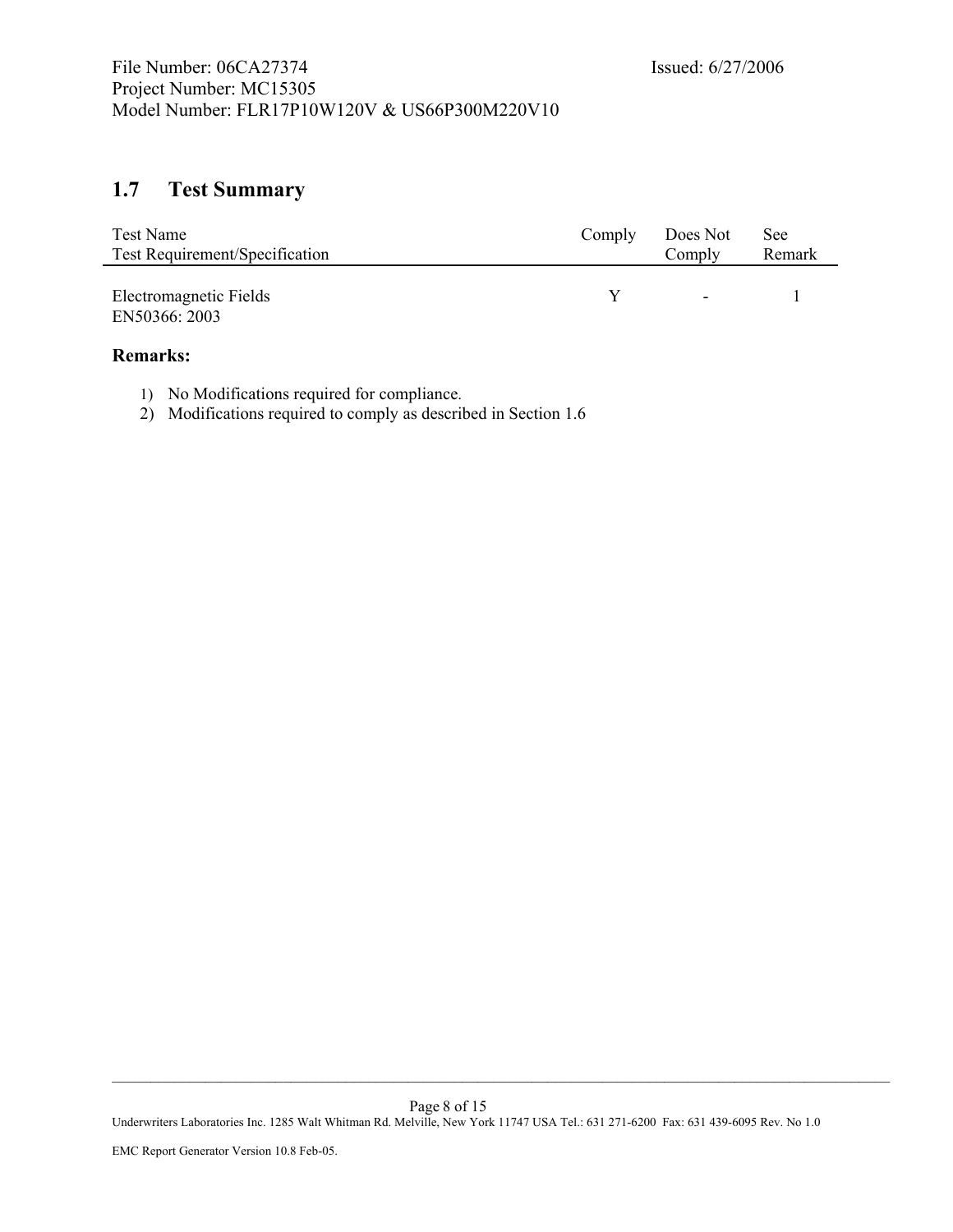#### <span id="page-8-0"></span>**2.0 Conclusion:**

The tests listed in the Summary of Testing section of this report have been performed and the results recorded by Underwriters Laboratories Inc. in accordance with the procedures stated in each test requirement and specification. The test list was determined by the Applicant as being applicable to the Equipment Under Test. As a result, the subject product has been verified to comply or not comply as noted in the Summary of Testing with each test specification. The test results relate only to the items tested.

The equipment under test has met the technical requirements as defined under section 5.0

Test Start Date: 6/16/2006 Test Completion Date: 6/16/2006

Mulul Pot

Michael Antola (Ext. 23053) Robert DeLisi (Ext. 22452) Project Engineer Principal Engineer International EMC Services International EMC Services Conformity Assessment Services – 3013EMEL PDE Division – 3615ESNK

Bob Ded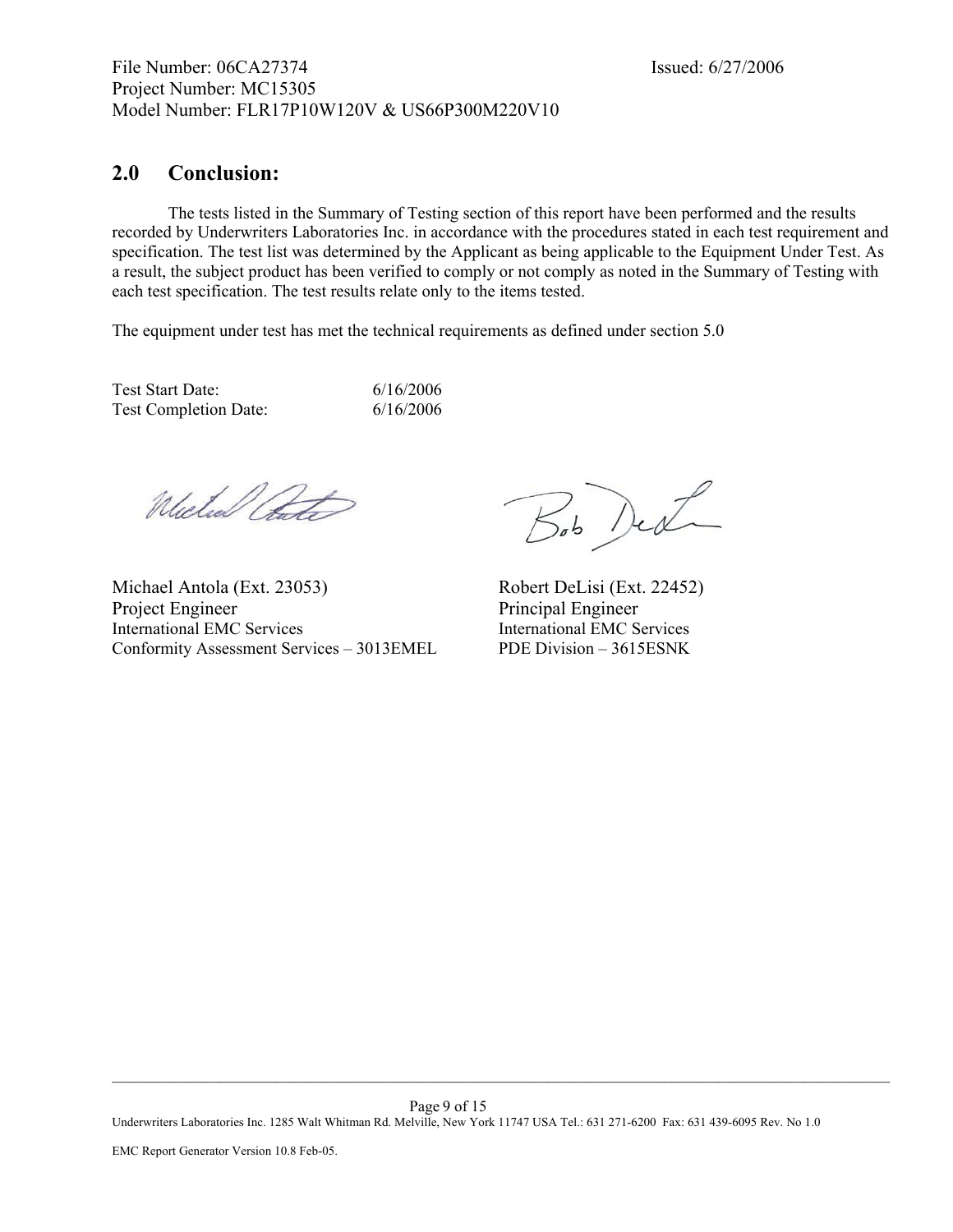# <span id="page-9-0"></span>**3.0 Calibration of Equipment Used for Measurement**

All test equipment and test accessories are calibrated on a regular basis. The maximum time between calibrations is one year or what is recommended by the manufacturer, whichever is less.

All test equipment calibrations are traceable to the National Institute of Standards and Technology (NIST); therefore, all test data recorded in this report is traceable to NIST.

# **4.0 [TE](#page-14-0)ST REGULATIONS**

The emissions tests were performed according to following regulations:

------------------------------------------------- International ------------------------------------------------

EN 50366:2003 Household and similar electrical appliances — Electromagnetic fields — Methods for evaluation and measurement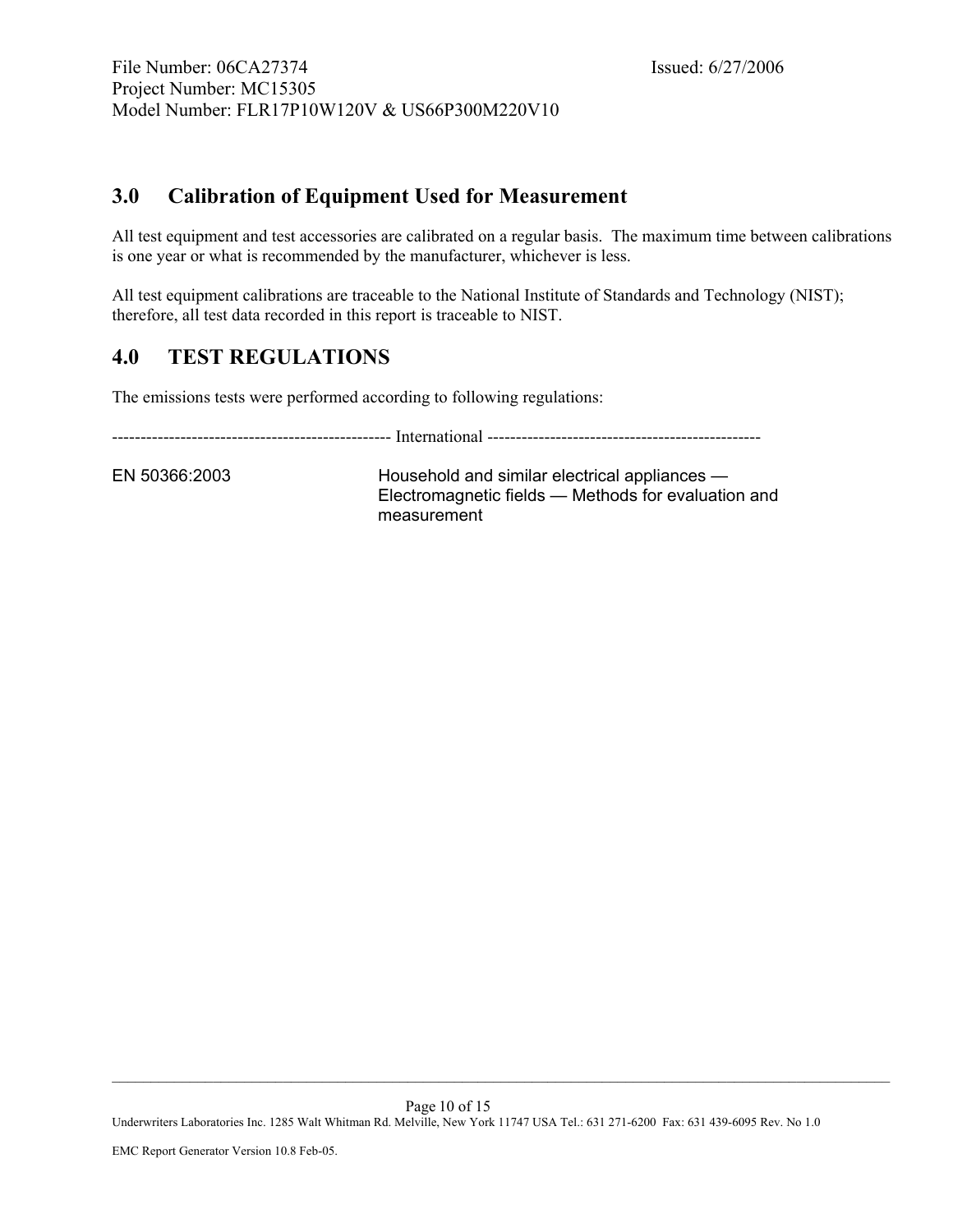# <span id="page-10-0"></span>**5.0 Electromagnetic Fields**

# **5.1.1 EMF Test Procedure**

Measurements were made in the general laboratory. Tests for maximum EMF were made with the measuring probe directly above the EUT. The probe was moved back and forth, horizontally, across the EUT until maximum EMF was recorded.

# **5.1.2 EMF Setup**

1 fully configured sample was scanned over the following frequency range:

| <b>B-fields:</b>     |                    |                           | Mode* |           |
|----------------------|--------------------|---------------------------|-------|-----------|
|                      |                    |                           | Power | Operation |
| Frequency            | $10Hz$ to $400kHz$ | Detector RMS, Filter 10Hz |       |           |
| Range                |                    |                           |       |           |
| <b>Test Distance</b> | $\boldsymbol{0}$   |                           |       |           |
| $(cm)**$             |                    |                           |       |           |
| Coupling<br>Factor** | NA                 |                           |       |           |
|                      |                    |                           |       |           |

\*See Power Interface and EUT Operating Modes for details

\*\* Determined from Appendix A of EN50366.

# **5.2 EMF Results**

| <b>Laboratory Environmental Conditions at time of test.</b> |  |  |                                      |  |           |
|-------------------------------------------------------------|--|--|--------------------------------------|--|-----------|
| Temperature:                                                |  |  | 23.5 °C Humidity: 50.0 %RH Pressure: |  | 1016 mbar |

|                                       | Percent       | Percent         |  |
|---------------------------------------|---------------|-----------------|--|
|                                       | FLR17P10W120V | US66P300M220V10 |  |
| Maximum Measured Background<br>Noise: | 0.447         | 1.48            |  |
| Maximum Measured EMF Value:           | 693           |                 |  |

 $W = (Measured$  Percentage) x (1/100)

|                                 | Weighted Result (W)  | Weighted Result (W) | Limit |
|---------------------------------|----------------------|---------------------|-------|
|                                 | <b>FLR17P10W120V</b> | US66P300M220V10     |       |
| Maximum Weighted EMF<br>Result: | 0.01693              | 0.033               |       |

The results of this test **complied** with the requirements.

Page 11 of 15

Underwriters Laboratories Inc. 1285 Walt Whitman Rd. Melville, New York 11747 USA Tel.: 631 271-6200 Fax: 631 439-6095 Rev. No 1.0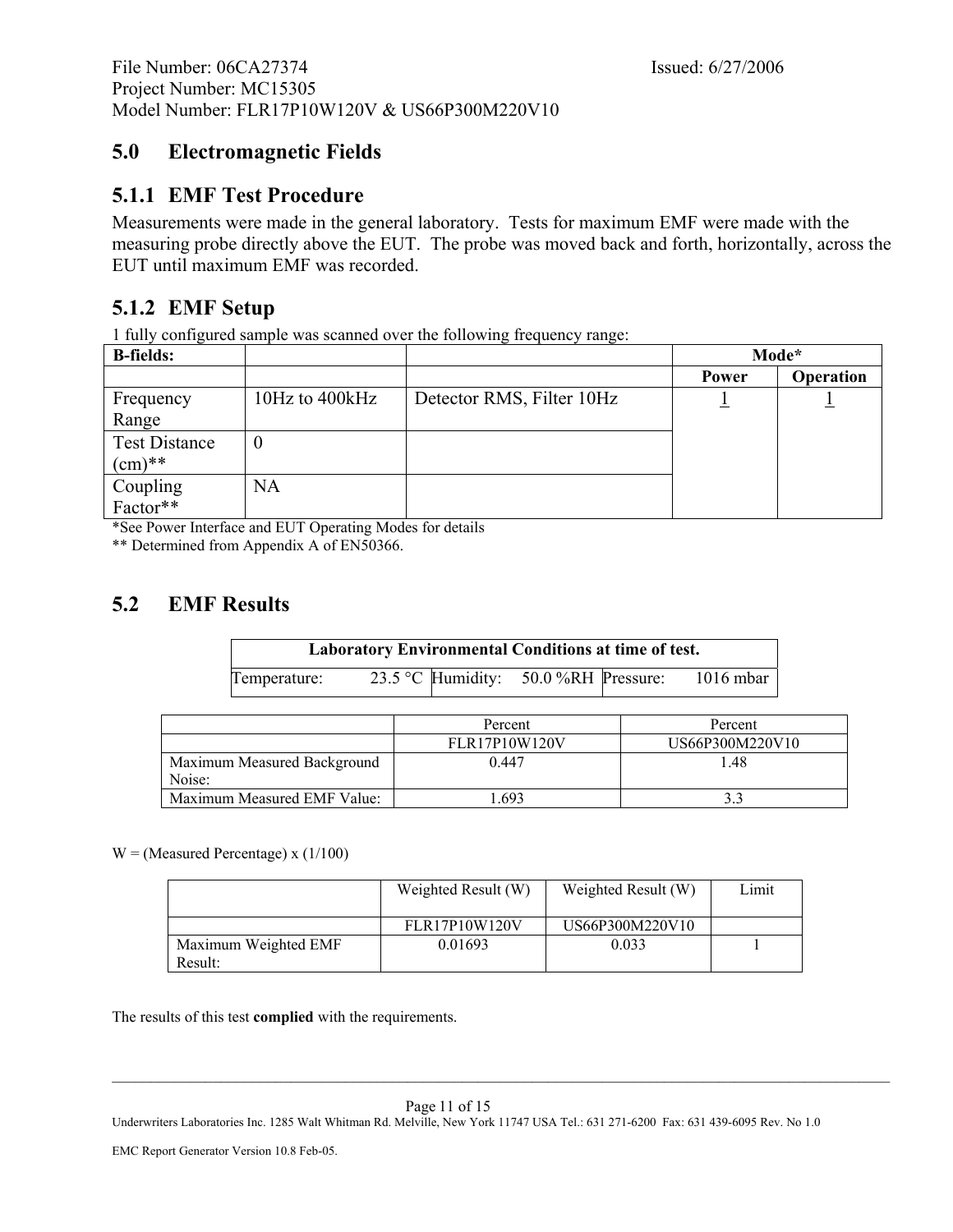#### File Number: 06CA27374 Issued: 6/27/2006 Project Number: MC15305 Model Number: FLR17P10W120V & US66P300M220V10

| <b>Test Equipment Information</b> |              |              |                |                |                |  |  |
|-----------------------------------|--------------|--------------|----------------|----------------|----------------|--|--|
| Inst. ID No.                      | Manufacturer | Model        | Function/Range | Last Cal. Date | Next Cal. Date |  |  |
| 34950                             | Narda        | ELT-400      | <b>B-Field</b> | 5/25/2005      | 5/31/2007      |  |  |
| 5B454-ICO                         | Stanley      | PowerLock II | <b>Inches</b>  | 1/18/2004      | 10/31/2007     |  |  |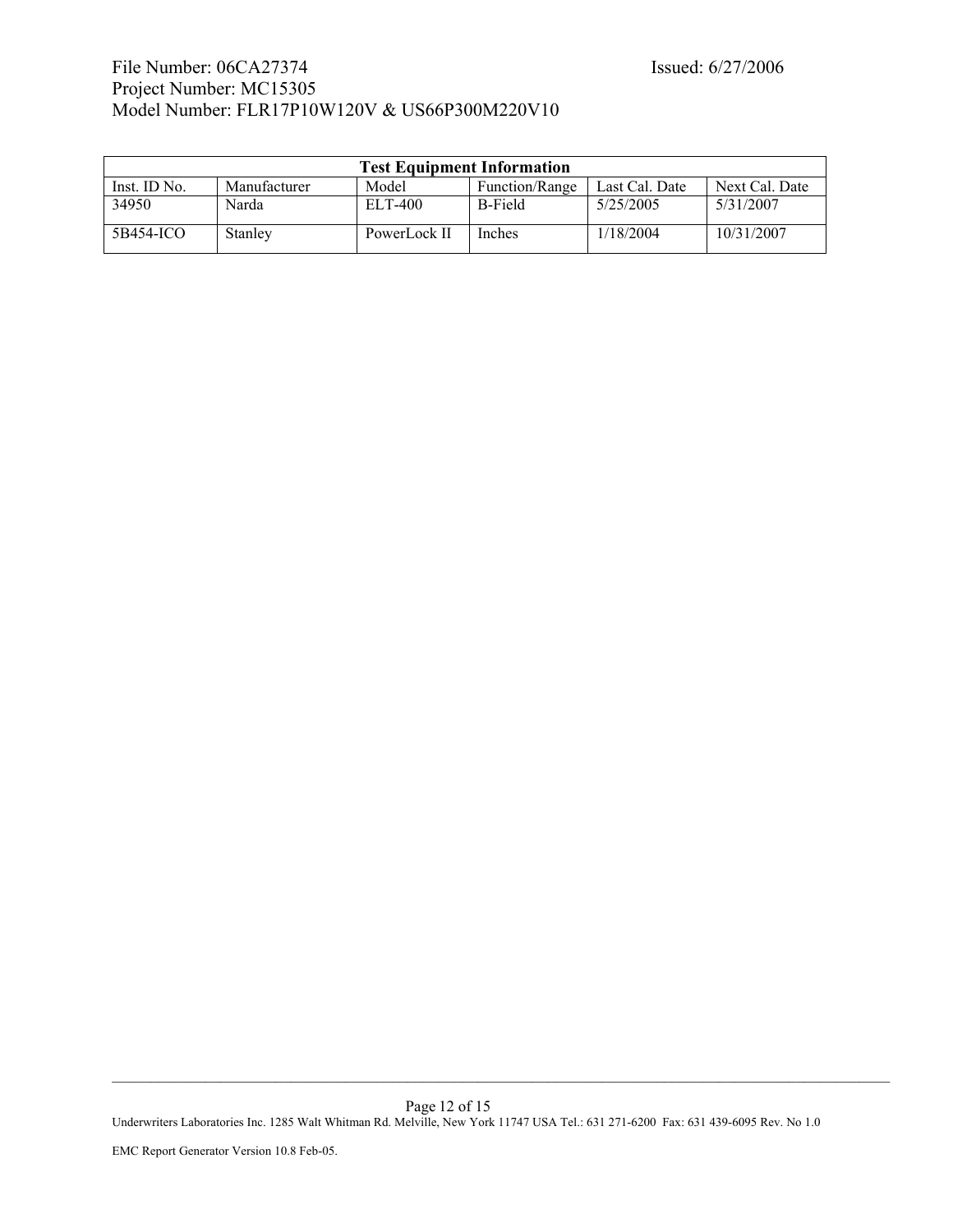

**EMF Test Setup**

 $\_$  , and the set of the set of the set of the set of the set of the set of the set of the set of the set of the set of the set of the set of the set of the set of the set of the set of the set of the set of the set of th

Page 13 of 15 Underwriters Laboratories Inc. 1285 Walt Whitman Rd. Melville, New York 11747 USA Tel.: 631 271-6200 Fax: 631 439-6095 Rev. No 1.0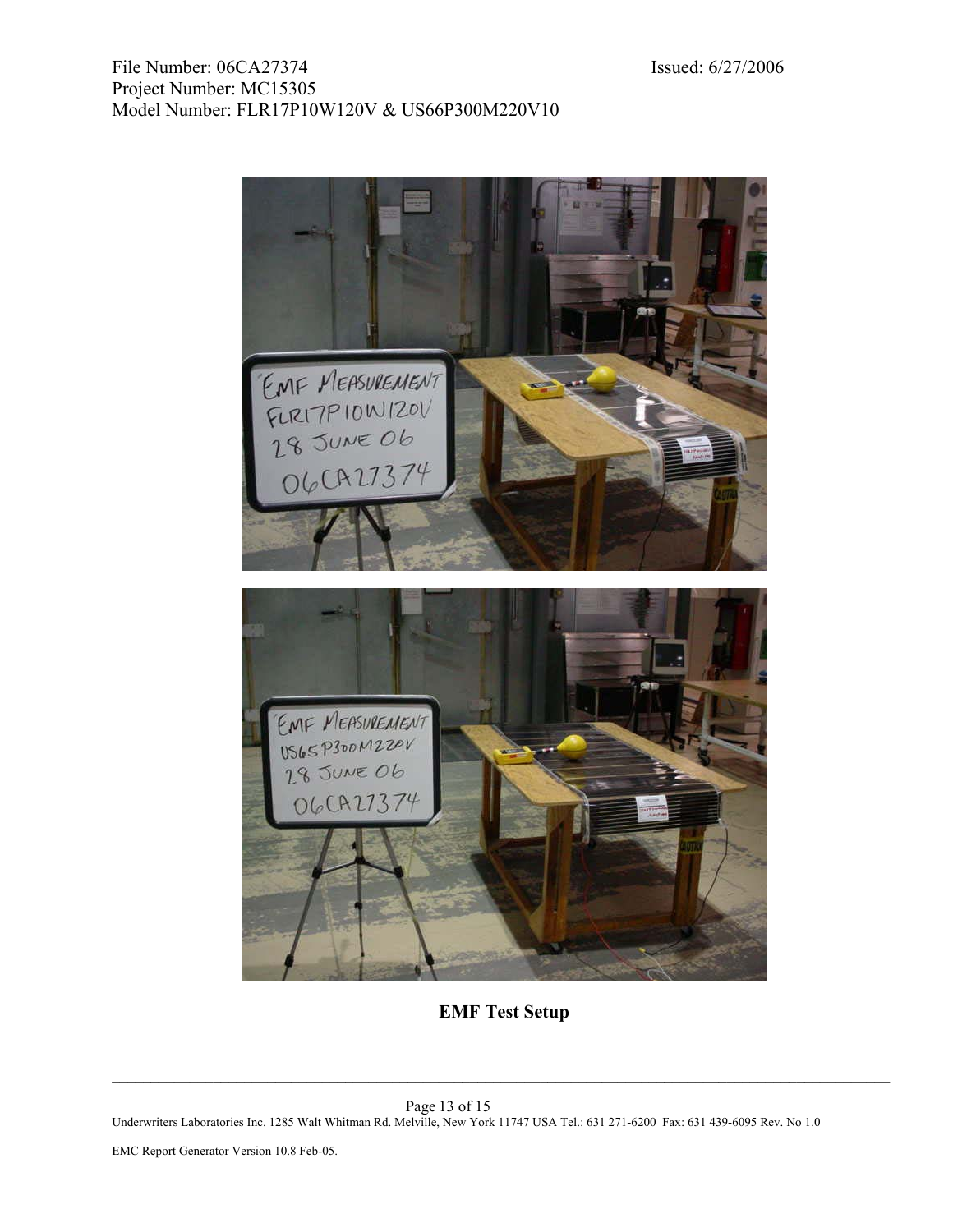#### <span id="page-13-0"></span>File Number: 06CA27374 Issued: 6/27/2006 Project Number: MC15305 Model Number: FLR17P10W120V & US66P300M220V10

**Appendix A** 

**Accreditations and Authorizations** 

NVLAP Lab code: 100255-0

NVLAP: Recognized under the National Voluntary Laboratory Accreditation Program (NVLAP) for satisfactory compliance with criteria established in Title 15, Part 285 Code of Federal Regulations. These criteria encompass the requirements of ISO/IEC EN17025 and the relevant requirements of ISO 9002 (ANSI/ASQC Q92-1987) as suppliers of calibration or test results. The specific scope includes IEC/CISPR 22:1997, Amendment 1:1995, Amendment 2:1997, EN 55022:1998, AS/NZS 1044, CNS 13438:1997, ANSI C63.4, FCC Method - 47 CFR Part 15, FCC Method –47 CFR Part 68, AS/NZS 3548, IEC 61000-3-2, EN 61000-3-2, CISPR 14-1, EN 55014-1, AS/NZS 1044, CNS 13783-1, CISPR 22, IEC 61000-4-2, IEC 61000-4-3, IEC 61000-4-4, IEC 61000-4-5, IEC 61000-4-6, IEC 61000-4-8, and IEC 61000-4-11 testing.



FCC: Details of the measurement facilities used for these tests have been filed with the Federal Communications Commission's Laboratory in Columbia, Maryland and accepted in a letter dated September 24, 1997 (Ref. No. 91040).



Industry Canada Industrie Canada

Industry of Canada: Accredited by Industry Canada for performance of radiated measurements. Our test site complies with RSP 100, Issue 7, Section 3.3. File #: IC 2181



VCCI: Accepted as an Associate Member to the VCCI. The measurement facilities detailed in this test report have been registered in accordance with Regulations for Voluntary Control Measures, Article 8. Registration Nos.: (Radiated Emissions) R-797, (Conducted Emissions) C-832, C-833, C-834 and (Conducted Emissions - Telecommunications Ports) T-160.

 $\_$  , and the set of the set of the set of the set of the set of the set of the set of the set of the set of the set of the set of the set of the set of the set of the set of the set of the set of the set of the set of th

Page 14 of 15 Underwriters Laboratories Inc. 1285 Walt Whitman Rd. Melville, New York 11747 USA Tel.: 631 271-6200 Fax: 631 439-6095 Rev. No 1.0